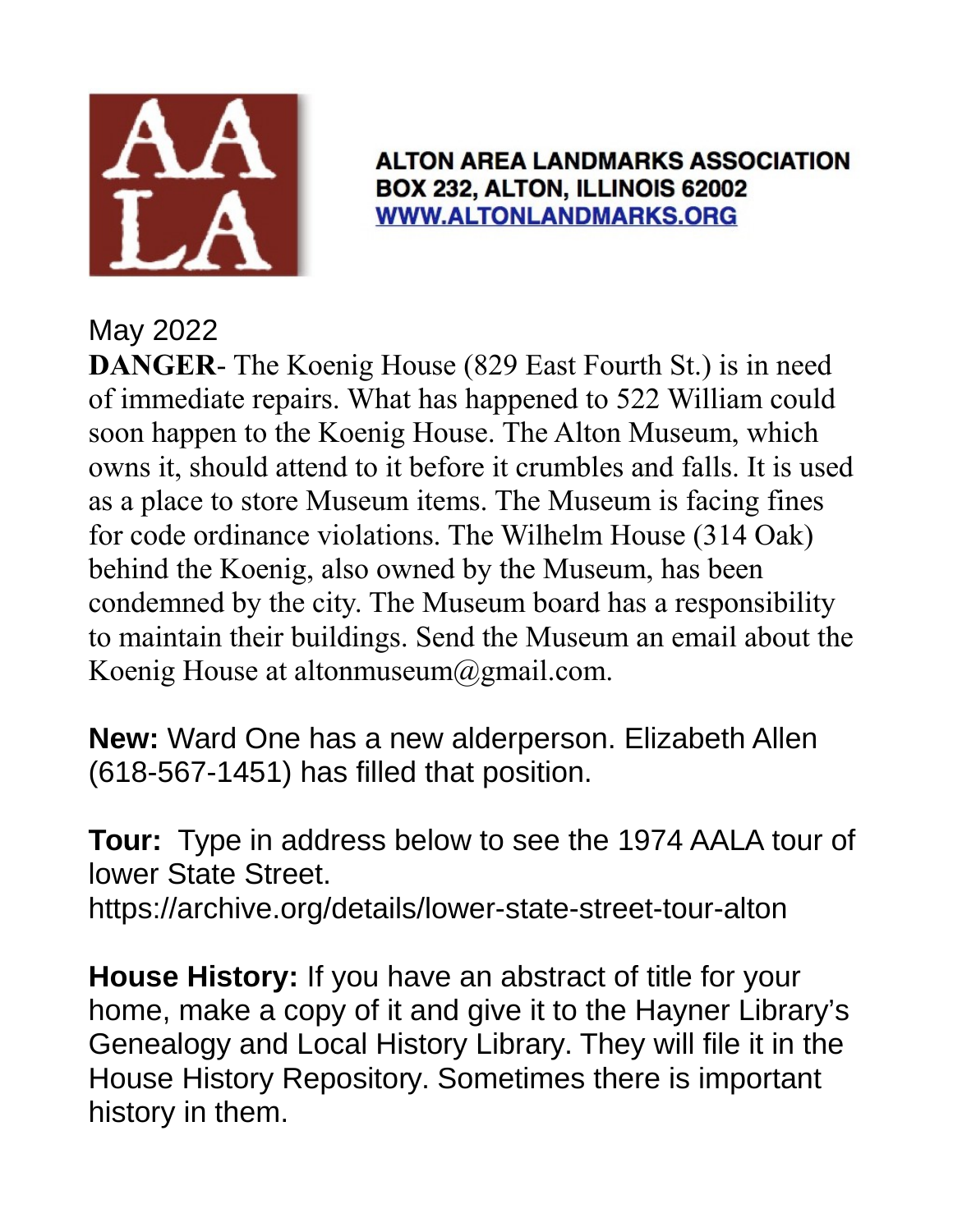**Barth Park:** What neighbor near Barth Park is doing the beautiful gardening at it's south entrance?

**522 William:** This small brick duplex was for sale, until the south wall blew out. Now it may be the next building lost to neglect in Christian Hill.

**Riverfront:** Mayor David Goins has announced his intention to appoint a commission to give advice to the city about the Mississippi River front. The seven members have not been appointed yet. The AALA feels strongly that one of the members should be a representative from the AALA. The reason we have Landmarks Blvd., an amphitheater and a marina is because the commitment of the AALA. The AALA waged a 13 year battle (from 1973 to 1987) in the Illinois courts to keep a highway from cutting through Riverfront Park. The case went all the way to the Illinois Supreme Court and the AALA won. The crux of the issue is that this common land platted by Rufus Easton is in the public trust and must be used for "park and parklike purposes". Having membership on this commission would assure Alton of a voice of preservation for Riverfront Park.

**For Sale:** For sale in the Christian Hill Historic District is 304 Mill Street.

**Donations**: Donations or dues can be mailed to the AALA, Box 232, Alton, IL 62002 or made through our website. Individual dues are \$15.00 a year. Family membership is \$25.00 a year. Contributions are tax deductible. Help us be a strong voice in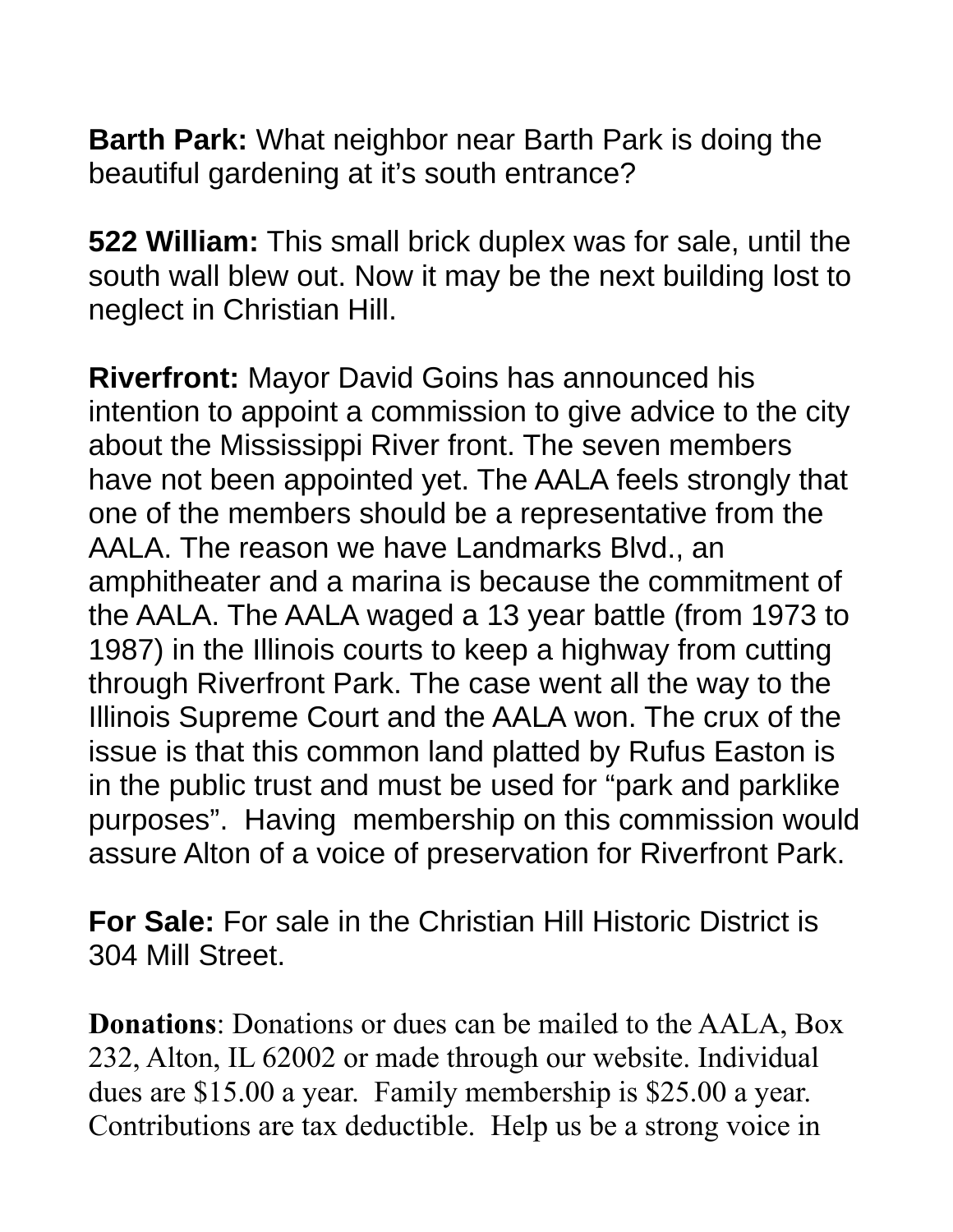preserving historic Alton. Thank you for your support. And remember to contribute to the other local organizations that enrich your life.

**House Tour 2021:** The 49th AALA House Tour is available to the public for free. "Then & Now" is a free download from our website. Paper versions of the tour are at the downtown Visitors Center at Piasa and West Broadway. The tour features historic pictures of buildings still standing in Alton. The tour is a drive-by only tour. Except for the buildings which are ordinarily open to the public, you can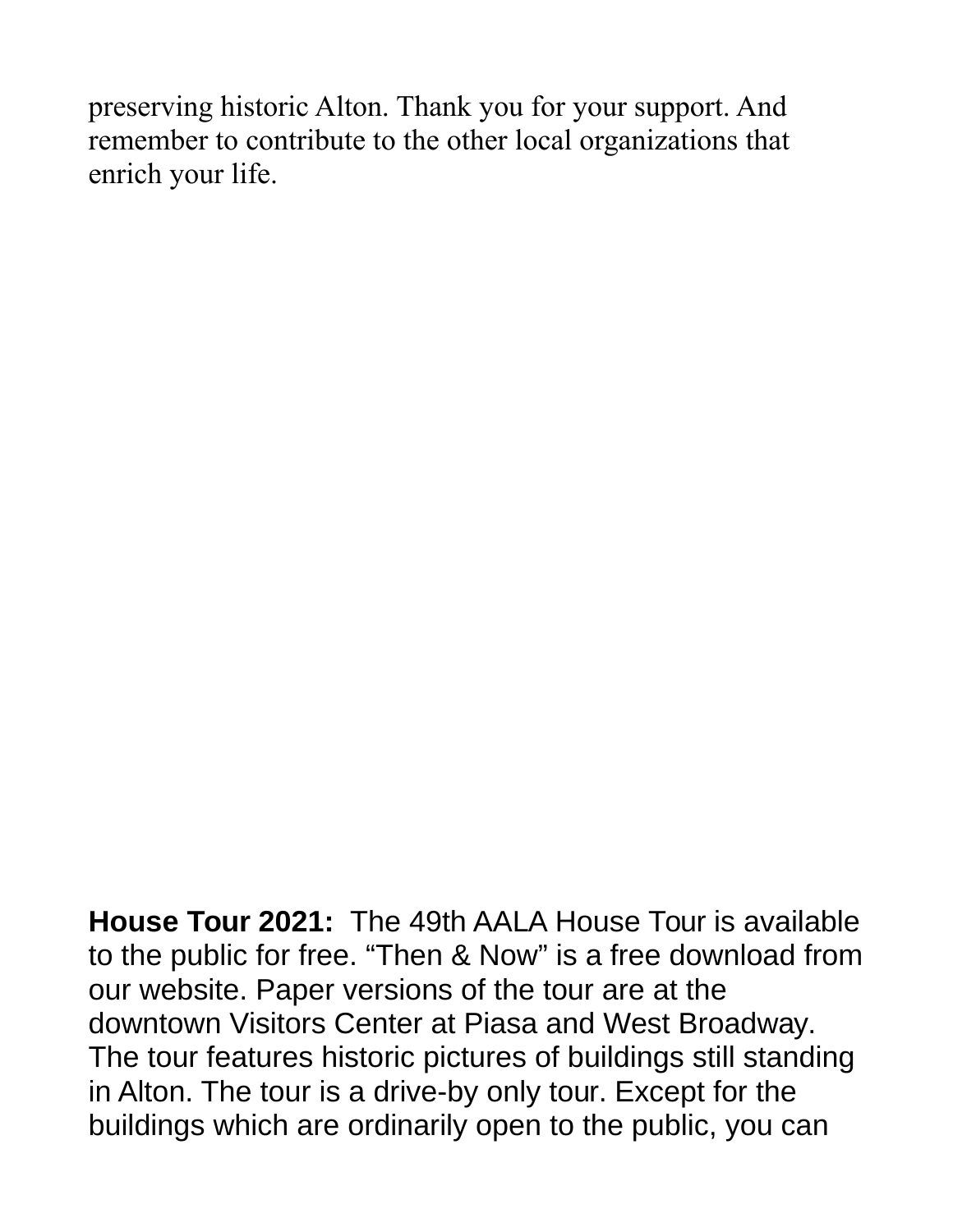not go into the buildings. Please consider a donation to the AALA for this free tour. Remember last year's drive-by tour is still available on our website for free, also. That tour is of Sears and other manufacturer's kit houses in Alton.

**Windows:** The AALA has long advocated for owners of historic homes to maintain their original wood windows. One resource for wood window sash replacement is St. Louis Sash Corporation. For more information go to stlsash.com.

**Lucas Row:** The stretch of buildings at the corner of East Broadway and Henry Streets has a new name. Lucas Row, 601-613 East Broadway, is named after their architect, Lucas Pfeiffenberger. Pfeiffenberger (1834-1918) not only designed many Alton buildings, homes and churches, but was also mayor and chief of Alton's volunteer fire department.

**Downtown:** Good news! The nomination for the Broadway corridor to become a National Register of Historic Places historic district (actually an addition to the Middletown Historic District) has been approved by the Department of the Interior. The nomination was approved by the Illinois Historic Preservation Agency on October 29, 2021. Karen Bode Baxter who wrote the nomination deserves much of the credit. The nomination is available to the public. Even if you think you know all the history of Alton, it is fascinating reading. The greatest advantage for downtown building owners is that they will be eligible for historic tax credits for renovations they do to their buildings. This could mean a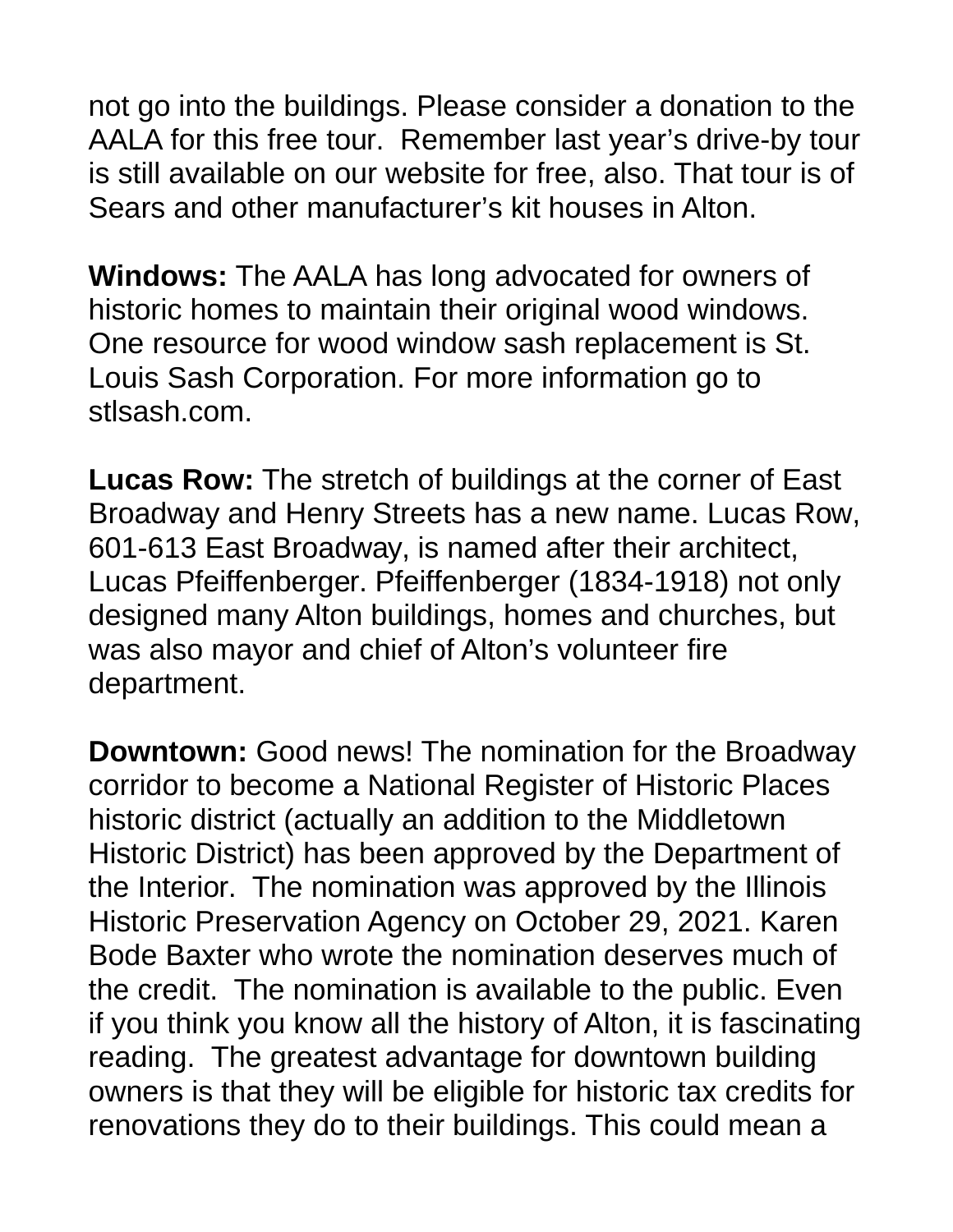big boost for our downtown area.

**Pay Pal:** We now have PayPal on our website. If you wish to pay your dues or make a donation to the AALA, you can do it with a credit card through Pay Pal rather than mailing a check. Click on "Donations" or "membership"on www.altonlandmarks.org and follow the instructions. Thank you.

**Sidewalks:** Consider adopting a brick sidewalk to clean off. Our brick streets and sidewalks give Alton its character. Too many of our brick sidewalks are covered with grass. If they are cleaned off, people will use them and they will remain clean. Any bushes and shrubs should be cleared off sidewalks for safety. Lots of people are walking for exercise and fun. They deserve clean sidewalks.

**William Street**: The first two blocks of William Street have been repaired and rebricked. Now that leaves the remaining three blocks to be fixed. New gas lines are being installed on William Street now. After that perhaps the rest of William Street can be completed.

**WINDOWS**: Nothing changes the character of historic homes like replacement windows. Please consider repairing your original windows before you forever change the visual appeal of your historic home.

**REVITALIZED:** Local attorney John Simmons and his wife Jayne have announced their plans to invest \$75 million to the revitalization to downtown Alton. Mr. Simmons has been acquiring buildings in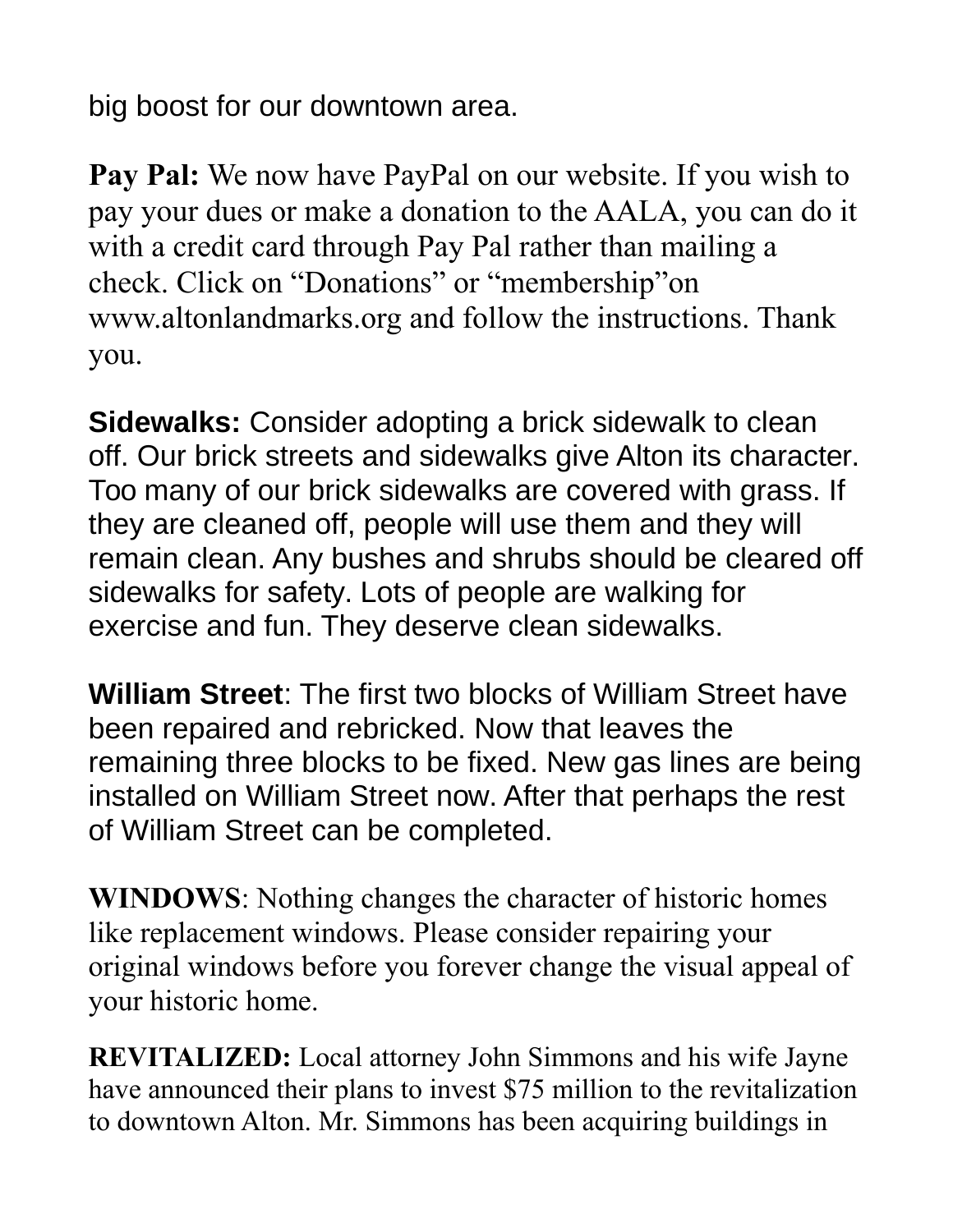Alton. His plan divides the downtown into three districts: the Grand Entertainment District, the Broadway Makers District and the Jacoby Arts District. This could be an exciting rebirth for our area.

**Accepted:** The Abbott Machine Company building, formerly the Alton Gas & Electric Power House on the Great River Road, has been accepted to be on the National Register of Historic Places. The building, at 700 West Broadway, was built in 1913. Other than the Union Brewery at 1421 Pearl Street, this is Alton's first industrial building to be on the Register. The AALA is trying to offer a tour of the building in the near future.

**Gift:** The Tinner's Anvil at 211 Langdon is selling pieces of terra cotta for the AALA. They are perfect for backyard gardens. The AALA gets a commission for each piece sold.

**Did you know?:** A towboat with the maximum length of barges (five) is longer than the Titanic. 1000 feet plus vs. 889 feet.

Hayner Library: The AALA has bought three file cabinets for the growing Alton House History Repository. Stored at the Genealogy and Local History Library at 401State Street, the Repository began with 300 house histories written for past AALA Historic House Tours. Now the total is over 3000 histories. Every year as new histories are written for the House Tour and as the library staff add more information to existing histories, storage has become a problem. Hopefully, these cabinets will ease that problem.

**Haskell House**: Here's a new development which may help save the Haskell House in Haskell Park. The city